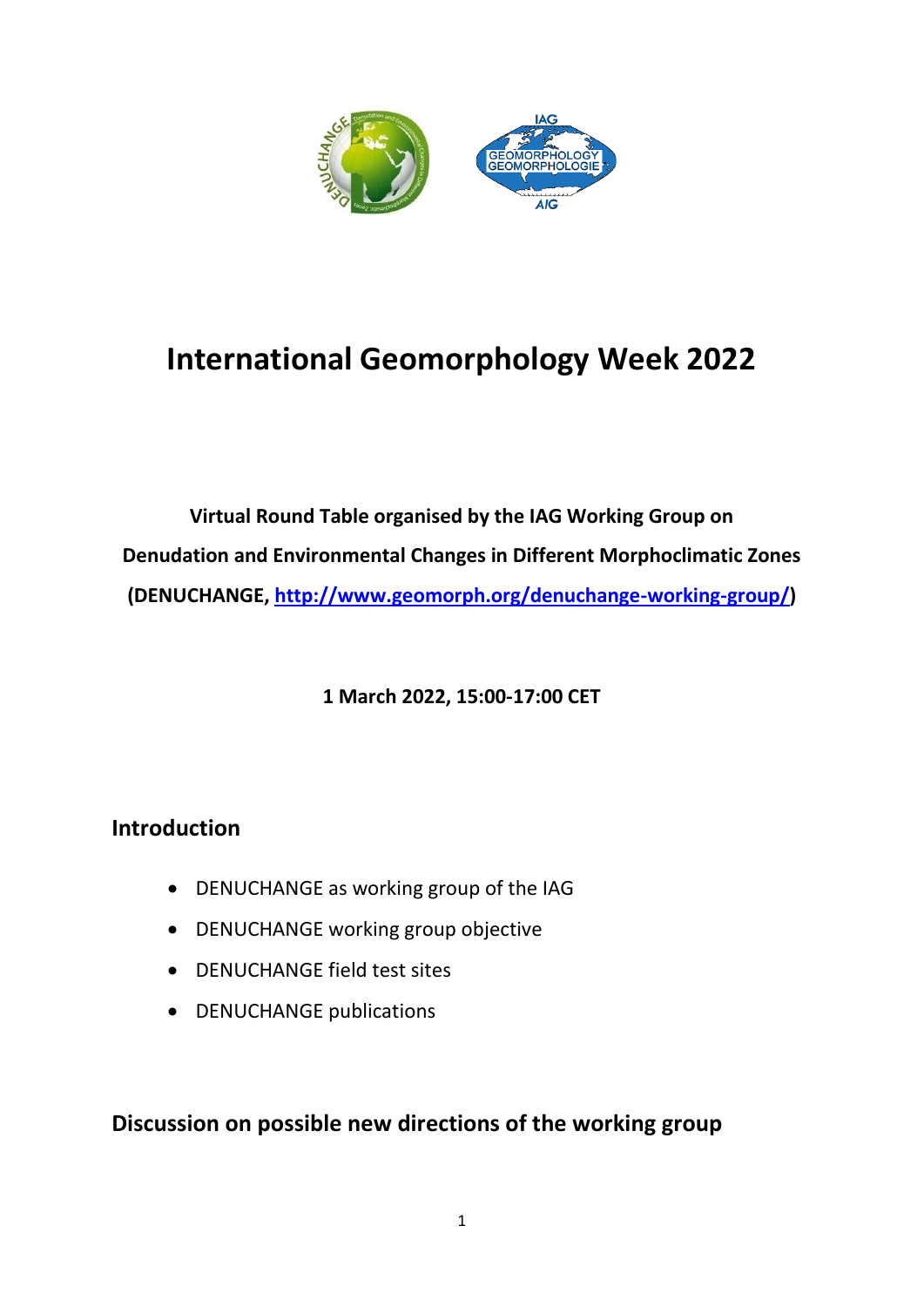# **Introduction**

The working group on *Denudation and Environmental Changes in Different Morphoclimatic Zones* (DENUCHANGE) was approved as a new working group of the International Association of Geomorphologists (IAG) during the 9<sup>th</sup> International Conference on Geomorphology, 6-11 November 2017, New Delhi, India.

## **The key question of DENUCHANGE is:**

# *What are the contemporary chemical and mechanical denudation rates in different morphoclimatic zones on the Earth?*

Denudation, including both chemical and mechanical processes, is of high relevance for Earth surface and landscape development and the transfer of solutes and sediments from headwater systems through main stem of drainage basin systems to the world oceans. Denudation is controlled by a range of environmental drivers and can be significantly affected by anthropogenic activities.

The better understanding of possible effects of ongoing and accelerated environmental changes on present-day denudation requires systematic and quantitative studies (environmental monitoring) on the actual drivers of denudational processes. Only if we have an improved knowledge of drivers and quantitative rates of contemporary denudational hillslope and fluvial processes as well as of the (dis)connectivity in landscapes and between hillslope and

2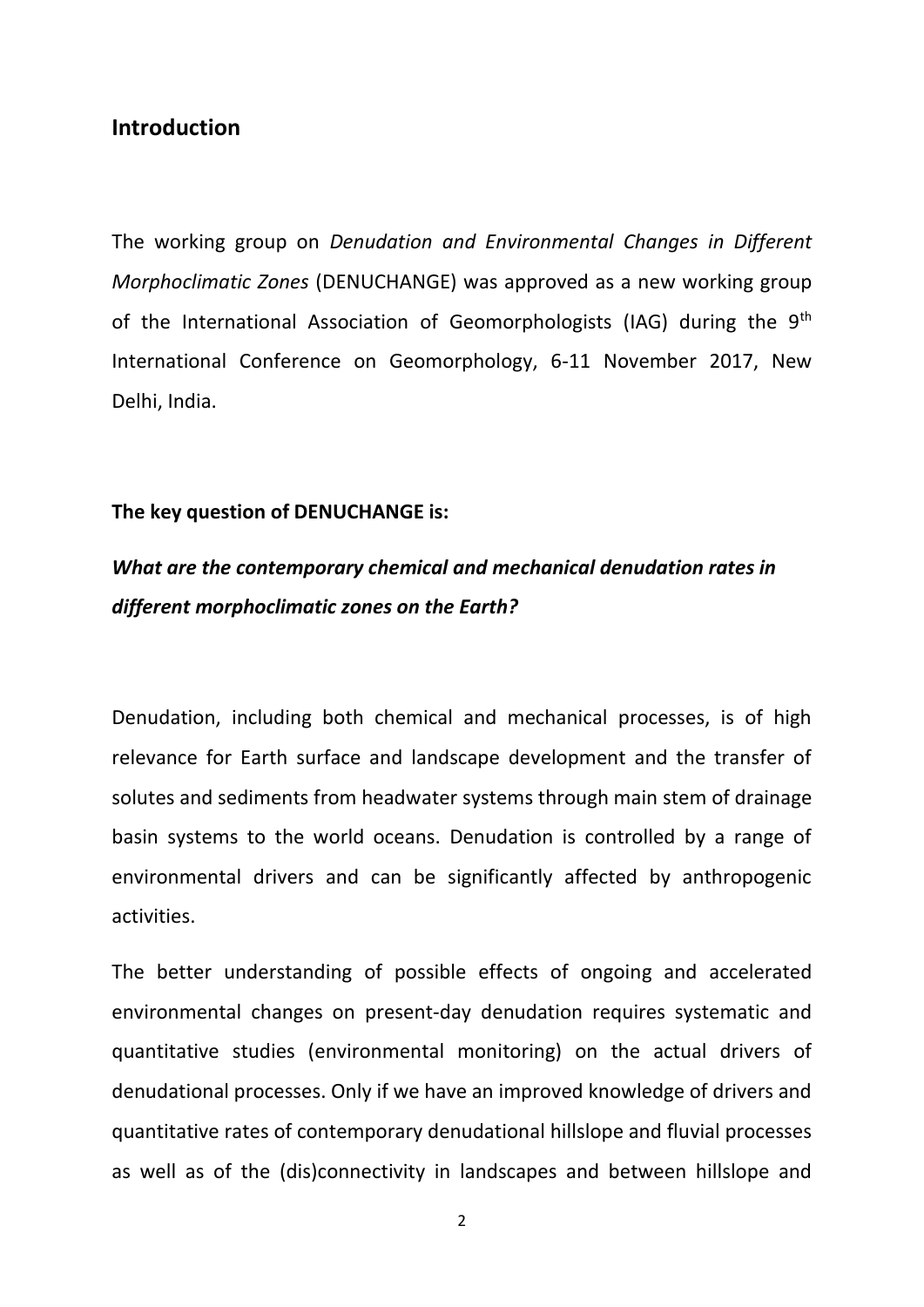fluvial systems across a range of different selected climatic environments, possible effects of global environmental changes on denudation can be better assessed. Special focus is given to selected morphoclimatic zones that are expected to react particularly sensitively to ongoing and accelerated environmental changes, and the key focus of DENUCHANGE is therefore on (i) cold regions (including glacierized, glaciated and unglaciated cold climate environments), (ii) temperate regions, (iii) arid / semi-arid regions and (iv) tropical regions. The different morphoclimatic zones are defined by morphometric characteristics/signatures detected in the various zones.

## DENUCHANGE

- Provides a detailed compilation and comparison of contemporary chemical and mechanical (drainage-basin wide) denudation rates in selected and clearly defined drainage basin systems in selected cold regions, temperate regions, arid / semi-arid regions and tropical regions worldwide;
- Provides a process-oriented, coordinated and integrated analysis and compilation of the respective key drivers of contemporary denudation occurring under the different present-day morphoclimates;
- Addresses the key question how environmental changes are affecting contemporary denudation rates in different morphoclimates. This also includes human activities in different morphoclimatic zones, in the context of environmental changes in the Anthropocene.

3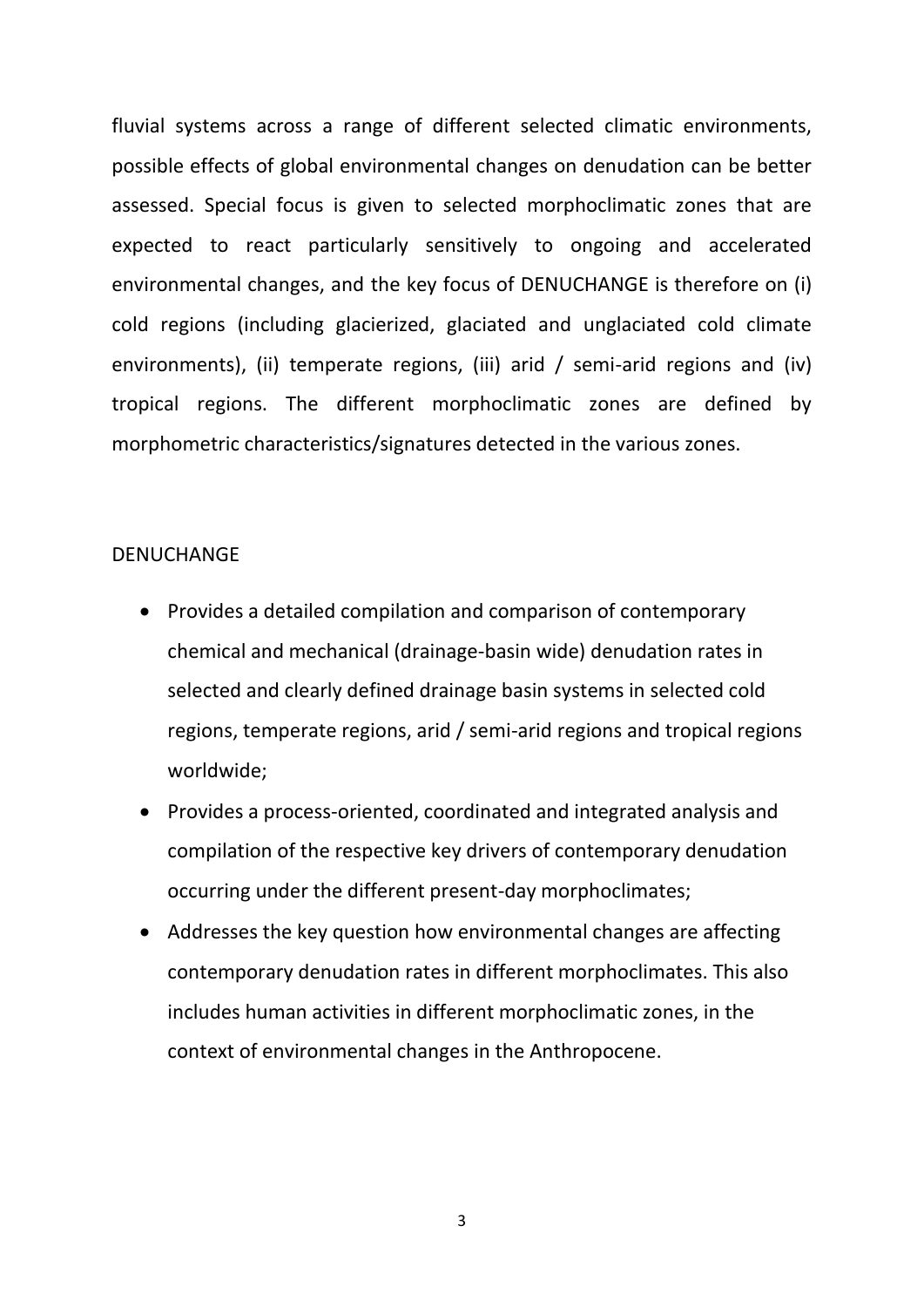The **DENUCHANGE field test site catalogue** has been prepared as an interactive PDF-file including short and well-illustrated presentations of 22 accepted DENUCHANGE field test sites which are currently in operation within the DENUCHANGE network. Each presented field test site is linked to an interactive map. Key information on each field test site includes short descriptions of the field sites and the methods and techniques applied, and key meteorological and hydrological data. Both field test sites with available longer data records and newly established field sites are included in the catalogue.



Location of all DENUCHANGE test sites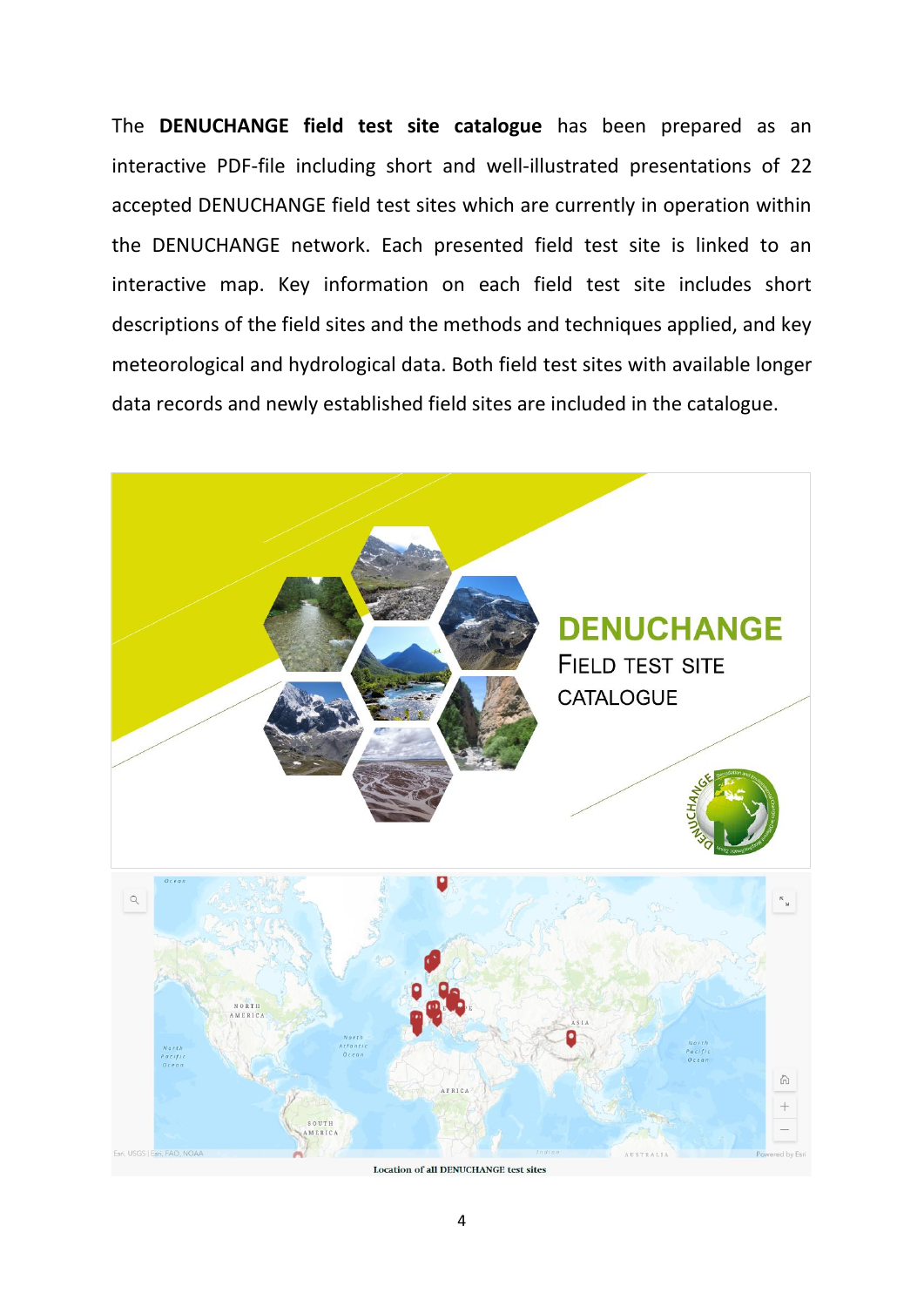# **Table 1. IAG DENUCHANGE test site fact sheet A (compiled by A.A. Beylich, revised 23 Oct. 2020)**

| Parameter                                                    | <b>Information</b> | <b>Additional comments</b><br>(if applicable) |
|--------------------------------------------------------------|--------------------|-----------------------------------------------|
| <b>DENUCHANGE test site</b>                                  |                    |                                               |
| (catchment/field site name and                               |                    |                                               |
| country where the test site is                               |                    |                                               |
| located)                                                     |                    |                                               |
| Climatic zone/region                                         |                    |                                               |
| Responsible investigator                                     |                    |                                               |
| (name, postal and e-mail                                     |                    |                                               |
| address of contact person)                                   |                    |                                               |
| Are the requested data for                                   |                    |                                               |
| SWAT modelling available (see                                |                    |                                               |
| Table 2) (yes/no)? If yes, please                            |                    |                                               |
| complete also Table 2.                                       |                    |                                               |
| Period of (field) investigations                             |                    |                                               |
| (years, seasons)                                             |                    |                                               |
| Geographical coordinates for<br>studied catchment/field site |                    |                                               |
| Catchment area (km <sup>2</sup> )                            |                    |                                               |
|                                                              |                    |                                               |
| Lithology within the catchment                               |                    |                                               |
| area                                                         |                    |                                               |
| Elevation range of catchment                                 |                    |                                               |
| (m a.s.l.)                                                   |                    |                                               |
| Topographic relief (m)                                       |                    |                                               |
| Mean slope angle within the                                  |                    |                                               |
| catchment (°)                                                |                    |                                               |
| Relevant sinks / storage                                     |                    |                                               |
| elements within the catchment                                |                    |                                               |
| area (both natural and man-                                  |                    |                                               |
| made sinks, e.g. reservoirs)                                 |                    |                                               |
| Glacier coverage (yes/no); if                                |                    |                                               |
| yes, surface area with glacier                               |                    |                                               |
| cover (% of total catchment                                  |                    |                                               |
| surface area)                                                |                    |                                               |
| Surface area with bedrock                                    |                    |                                               |
| surfaces (% of total catchment                               |                    |                                               |
| surface area)                                                |                    |                                               |
| Surface area with sedimentary                                |                    |                                               |
| covers (% of total catchment                                 |                    |                                               |
| surface area)                                                |                    |                                               |
| Vegetation coverage in surface                               |                    |                                               |
| areas with sedimentary covers                                |                    |                                               |
| (type of vegetation and % of                                 |                    |                                               |
| surface area covered by                                      |                    |                                               |
| vegetation)                                                  |                    |                                               |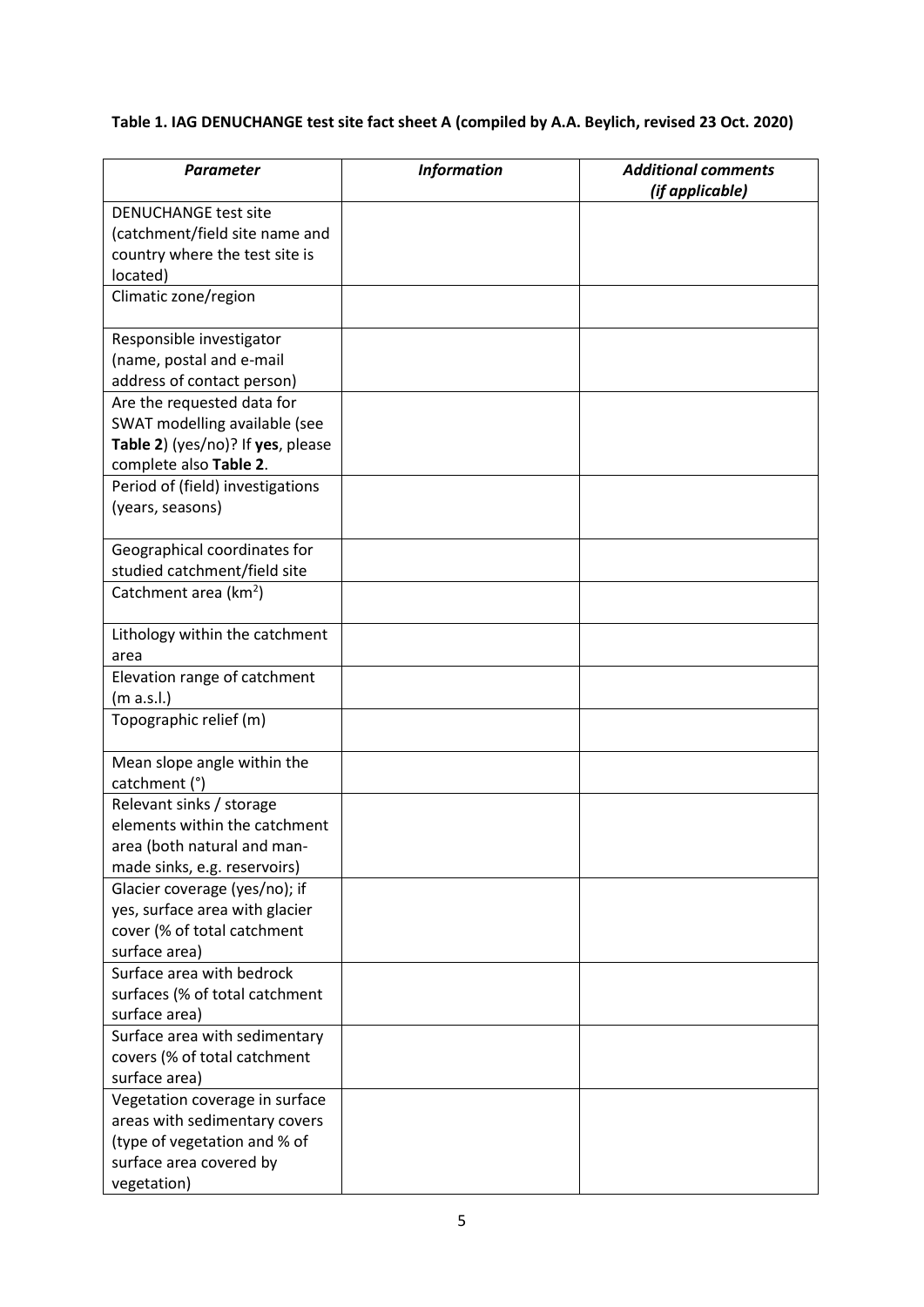| Permafrost (yes/no); if yes,                 |  |
|----------------------------------------------|--|
| surface area with permafrost                 |  |
| (% of total catchment surface                |  |
| area)                                        |  |
| Is environmental change visible              |  |
| (yes/no); if yes:                            |  |
| Type of climatic changes                     |  |
| visible; types of land use;                  |  |
| Direct human impact (yes/no);                |  |
| if yes, please describe briefly              |  |
| Mean annual air temperature                  |  |
| $(^{\circ}C)$                                |  |
| Annual precipitation (mm)                    |  |
|                                              |  |
| Runoff period                                |  |
|                                              |  |
| Runoff regime                                |  |
|                                              |  |
| Annual solute yield                          |  |
| (atmospherically corrected)                  |  |
| $(t \ km^{-2}yr^{-1})$                       |  |
| Annual suspended sediment                    |  |
| yield (t km <sup>-2</sup> yr <sup>-1</sup> ) |  |
| Annual bedload yield                         |  |
| $(t \, km^{-2}yr^{-1})$                      |  |
| Description of types of data                 |  |
| used for quantifying                         |  |
| denudation rates; methods and                |  |
| techniques applied or                        |  |
| reference(s) to published                    |  |
| methods descriptions                         |  |
| (methods/techniques used for                 |  |
| quantifying fluvial transport                |  |
| and/or yields)                               |  |
| Most important slope                         |  |
| processes within the catchment               |  |
| Most important sediment                      |  |
| sources for fluvial transport                |  |
| Any other relevant catchment                 |  |
| information                                  |  |
| Relevant publications and/or                 |  |
| sources related to the                       |  |
| information/data provided                    |  |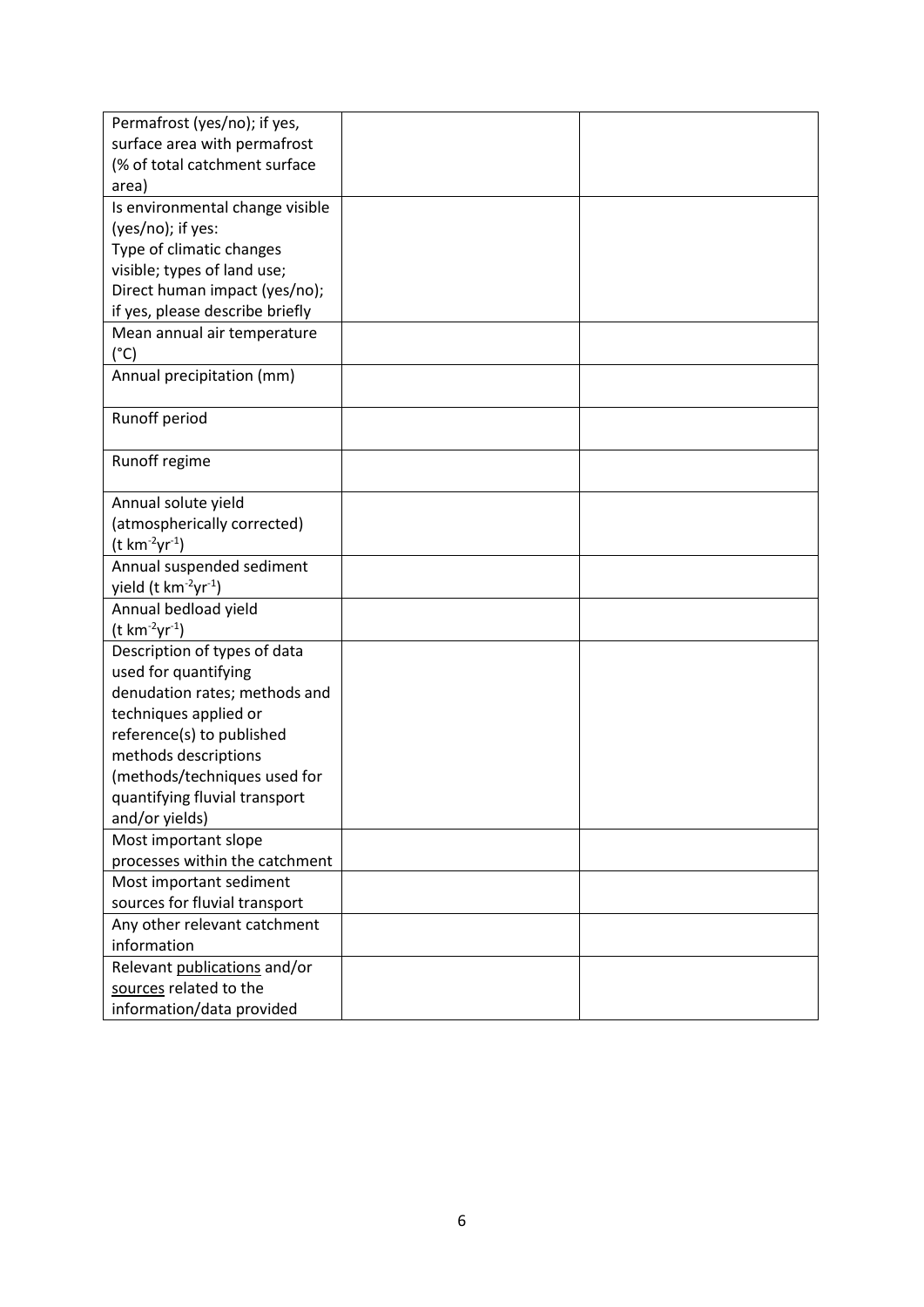# **Table 2. IAG DENUCHANGE test site fact sheet B: Requested catchment data for SWAT modelling (Table compiled by Joanna Gudowicz, Małgorzata Mazurek and Zbigniew Zwoliński, revised 24 Oct. 2020)**

1. Hydrological data: daily discharge and suspended load at the closing point of catchment based on this data the model will be verified:

| <b>NO</b>  |                                                                        |
|------------|------------------------------------------------------------------------|
| <b>YES</b> | Average daily discharge $[m^3 s^1]$                                    |
|            |                                                                        |
|            | Concentration of suspended load [mg dm <sup>-3</sup> ]                 |
|            |                                                                        |
|            |                                                                        |
|            |                                                                        |
|            | of bed load, organic nitrogen, organic phosphorus, mineral phosphorus, |
|            | nitrate, nitrite, ammonium) Yes / No                                   |
|            | $\overline{\phantom{0}}$                                               |
|            |                                                                        |
|            |                                                                        |
|            |                                                                        |
|            |                                                                        |

#### 2. Meteorological data:

| <b>NO</b>  |                                                             |
|------------|-------------------------------------------------------------|
| <b>YES</b> | Sum of precipitation falling during the day [mm]: Yes / No  |
|            | Daily minimum temperature [°C]: Yes / No                    |
|            | Daily maximum temperature [°C]: Yes / No                    |
|            | Daily average wind speed $[m s-1]$ : Yes / No               |
|            | Daily average relative humidity [%]: Yes / No               |
|            | Daily total solar radiation [MJ m <sup>-2</sup> ]: Yes / No |